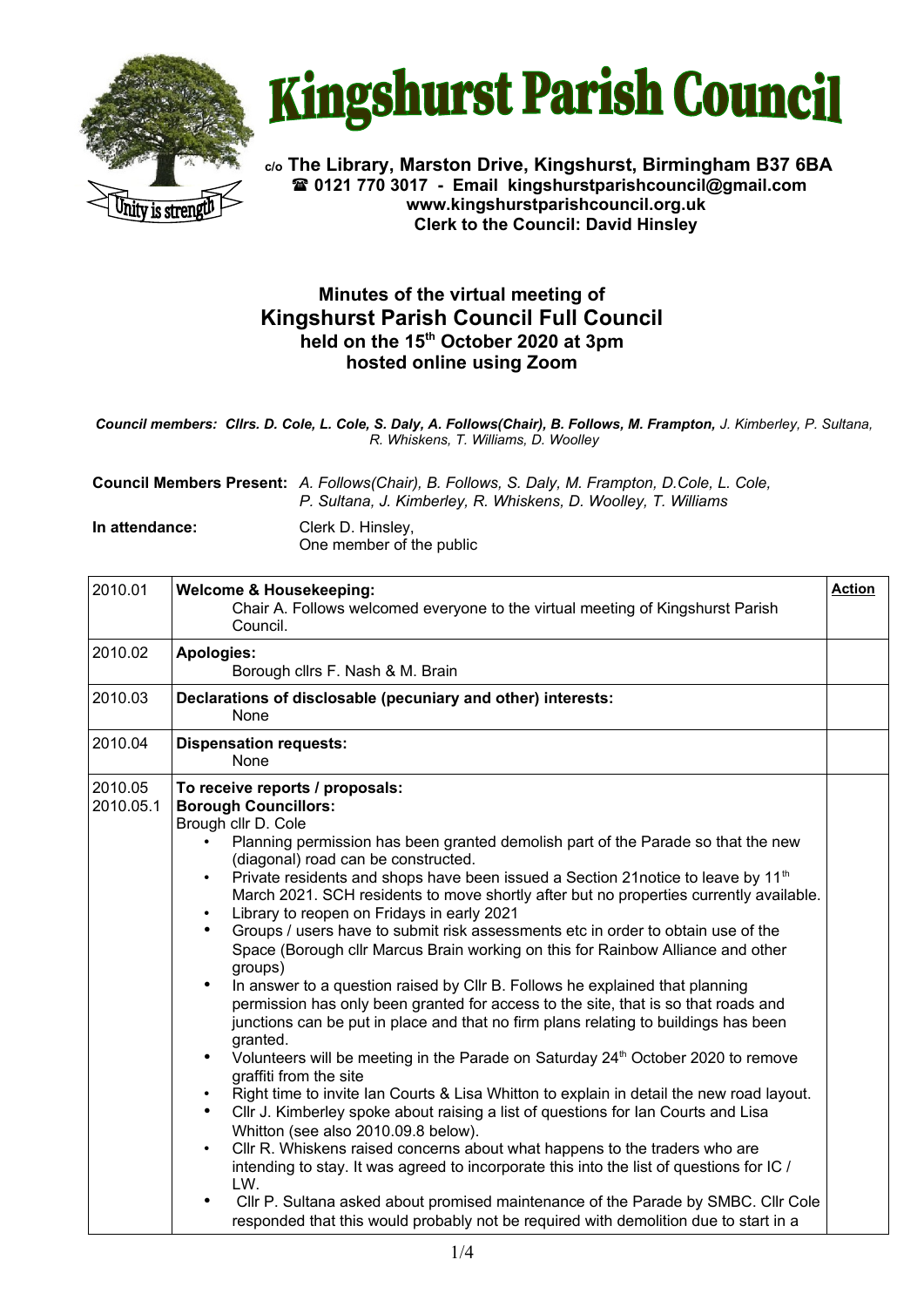|                      | few months time.<br><b>West Midlands Police:</b><br>Not in attendance                                                                                                                                                                                                                                                                                                                                                                                                                                                                                                                                                                                                                                                                                                                                                                                                                                                                                                                                                                                                                                  |                  |  |  |  |  |
|----------------------|--------------------------------------------------------------------------------------------------------------------------------------------------------------------------------------------------------------------------------------------------------------------------------------------------------------------------------------------------------------------------------------------------------------------------------------------------------------------------------------------------------------------------------------------------------------------------------------------------------------------------------------------------------------------------------------------------------------------------------------------------------------------------------------------------------------------------------------------------------------------------------------------------------------------------------------------------------------------------------------------------------------------------------------------------------------------------------------------------------|------------------|--|--|--|--|
| 2010.05.2            | SMBC Community representatives, any other statutory bodies and voluntary<br>organisations.<br>Borough cllr D. Cole                                                                                                                                                                                                                                                                                                                                                                                                                                                                                                                                                                                                                                                                                                                                                                                                                                                                                                                                                                                     |                  |  |  |  |  |
| 2010.05.3            | Stated that he covered most of SMBC considerations in his previous statement                                                                                                                                                                                                                                                                                                                                                                                                                                                                                                                                                                                                                                                                                                                                                                                                                                                                                                                                                                                                                           |                  |  |  |  |  |
| 2010.06              | <b>Public Participation:</b><br><b>None</b>                                                                                                                                                                                                                                                                                                                                                                                                                                                                                                                                                                                                                                                                                                                                                                                                                                                                                                                                                                                                                                                            |                  |  |  |  |  |
| 2010.07              | Minutes: Resolved: "That the minutes of the Full Council meeting held on 17th September<br>2020 be approved as a true record and accordingly be signed by Chair A Follows."<br>Proposed Cllr. B Follows, Seconded Cllr.D. Cole, All in favour                                                                                                                                                                                                                                                                                                                                                                                                                                                                                                                                                                                                                                                                                                                                                                                                                                                          |                  |  |  |  |  |
| 2010.08<br>2010.08.1 | <b>Finance:</b><br>AdvantEDGE financial reports / Bank statement<br>The RFO reported that the recent internal audit report highlighted some shortcomings<br>in KPC procedures relating to assets, budget monitoring and risk assessment. The<br>new AdvantEDGE software is now finally 'live' and he had circulated several budget<br>monitoring reports (these are only a small subset of the reports that are available and<br>in the future he will investigate other reports to determine which are most suitable for<br>KPC). With reference to risk assessment the change of banking facilities from Lloyds<br>to Unity has addressed some of the concerns raised in the internal audit report. The<br>bank statement will also be circulated on a monthly basis so that all councillors can<br>monitor bank transactions. Finally, a payments approval list can be produced<br>(circulated) which requires to be signed off and he proposed that this becomes<br>standard procedure in the future.<br>A copy of the payments approval list and bank statement are appended to these<br>minutes. | Clerk            |  |  |  |  |
| 2010.08.2            | Approve payments for October 2020.<br>Resolved: "That all payments to be made in October 2020 (totalling £1187.70) be<br>approved".<br>Proposed Cllr. A Follows, Seconded Cllr. D. Cole, All in favour                                                                                                                                                                                                                                                                                                                                                                                                                                                                                                                                                                                                                                                                                                                                                                                                                                                                                                 |                  |  |  |  |  |
| 2010.08.3            | Consider a quotation for the repair of water taps at the parish allotments.<br>The RFO reported that in recent years allotment holders and parish councillors had<br>under taken repairs to damage caused by general wear and tear and vandalism to the<br>water taps and pipes at the allotments, but that now 'professional' repairs were<br>needed. A quotation for the work had been requested but not received and so this<br>item was deferred to a future meeting.                                                                                                                                                                                                                                                                                                                                                                                                                                                                                                                                                                                                                              |                  |  |  |  |  |
| 2010.09<br>2010.09.1 | Progress reports for information/action and make decisions as appropriate.<br><b>Kingshurst Post Office</b><br>CIIr D. Cole read out a report from Borough cIIr Marcus Brain relating to items<br>2010.09.1, 2010.09.02 and 2010.09.3 (A copy of that report is appended to these<br>minutes).<br>Discussions the ensued relating to the location of the interim post office. It was agreed<br>that this be a question for IC / LW.<br>A further discussion took place relating to when SMBC knew that the post office was<br>to close and why no action was taken.                                                                                                                                                                                                                                                                                                                                                                                                                                                                                                                                    | DC/<br><b>MB</b> |  |  |  |  |
| 2010.09.2            | Christmas tree for the Parade<br>See 2010.09.1 above.<br>CIIr D. Cole suggested that the proposed Christmas event could be cancelled due to<br>the covid pandemic.                                                                                                                                                                                                                                                                                                                                                                                                                                                                                                                                                                                                                                                                                                                                                                                                                                                                                                                                     | DC/<br><b>MB</b> |  |  |  |  |
| 2010.09.3            | Marston Green Lions Christmas sleigh.<br>See 2010.09.1 above. Also due to confusion between Marston Green Lions &<br>Meriden Rotarians at previous meetings it was resolved that the £500 pledged to<br>Marston Green Lions for touring Kingshurst with a sleigh be paid instead to Meriden<br>Rotarians.                                                                                                                                                                                                                                                                                                                                                                                                                                                                                                                                                                                                                                                                                                                                                                                              | <b>Clerk</b>     |  |  |  |  |
| 2010.09.4            | Parish council office accommodation / Kingshurst Library / The Space. (DH)<br>The clerk reported that following recent discussions with SMBC representatives that                                                                                                                                                                                                                                                                                                                                                                                                                                                                                                                                                                                                                                                                                                                                                                                                                                                                                                                                      |                  |  |  |  |  |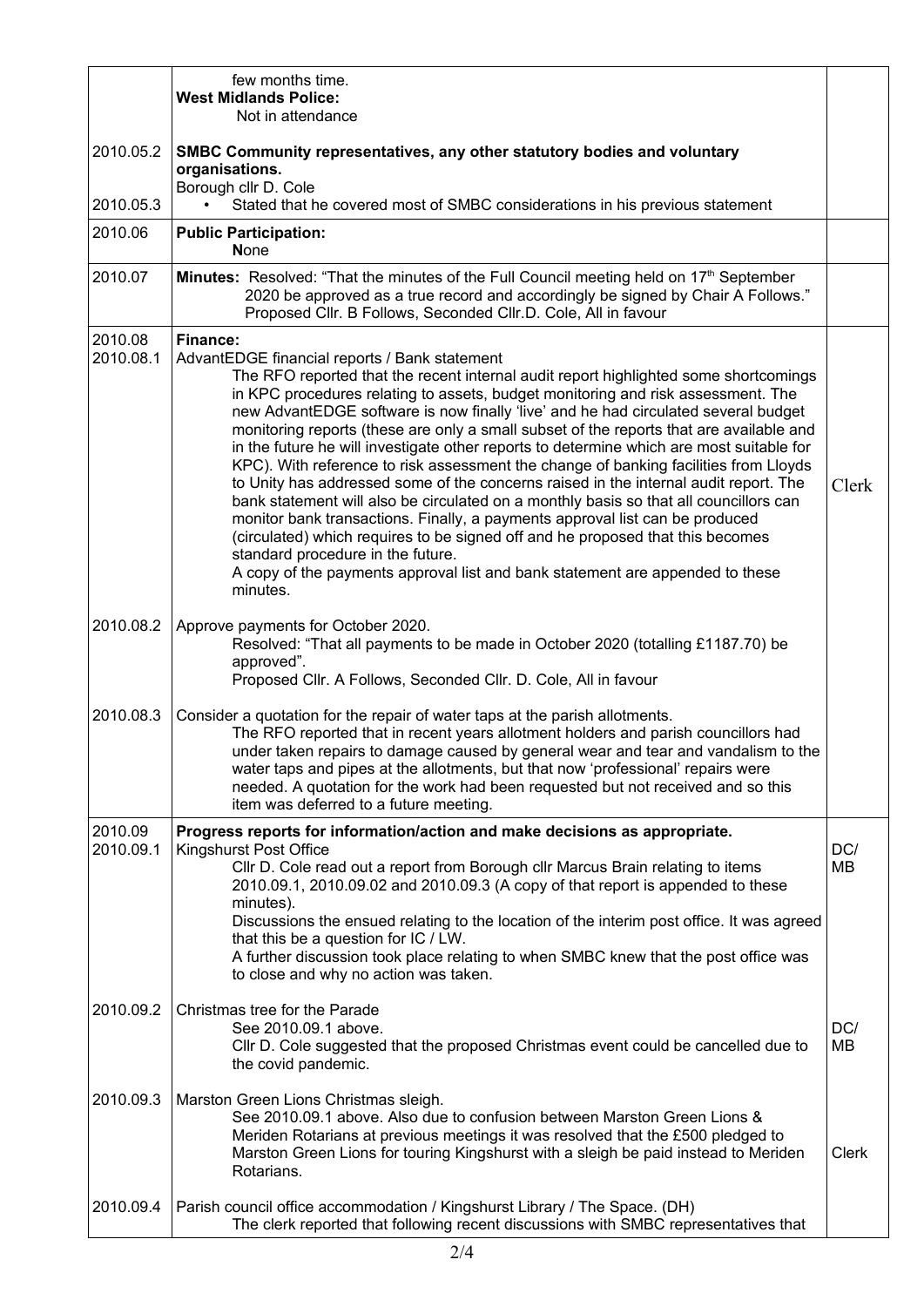|           | the library would reopen in January 2021 for two hours a week (possibly Friday<br>morning) and that until covid restrictions are lifted that he would work from home.<br>Additionally, he reported that he had requested access to the Space to complete the<br>'archiving' project that had been started before the Space was closed down.<br>Processing this request should take between four and six weeks.                                                                                                                                                                                                  | Clerk                |  |  |
|-----------|-----------------------------------------------------------------------------------------------------------------------------------------------------------------------------------------------------------------------------------------------------------------------------------------------------------------------------------------------------------------------------------------------------------------------------------------------------------------------------------------------------------------------------------------------------------------------------------------------------------------|----------------------|--|--|
| 2010.09.5 | To consider a grant for Seeds of Hope to enable them to continue supporting vulnerable<br>members of the community through the winter months<br>Rather than making a direct grant it was resolved to set aside £2000 and that Soh and<br>other community groups could apply for funding using the KPC grants procedure. The<br>clerk was asked to circulate copies of the KPC Grants Donations policy for review by<br>all councillors.<br>Proposed Cllr T Williams, Seconded Cllr S Daly, Unaminous                                                                                                            | Clerk                |  |  |
| 2010.09.6 | To consider a grant to each of the three local primary schools to facilitate the purchase of<br>educational toys for the respective reception classes.<br>Resovled "That the money that would have been used to pay for the Lucy May Animal<br>shows be donated for the purchase of educational toys (£250 per school)."<br>Proposed Cllr J.Kimberley, Seconded Cllr L Cole, Unanimous.                                                                                                                                                                                                                         |                      |  |  |
| 2010.09.7 | To consider funding christmas presents (chocolates) for the residents of Redwood House.<br>As 2010.09.5 above with a request for funding being made though the KPC Grants<br>Donations policy.                                                                                                                                                                                                                                                                                                                                                                                                                  |                      |  |  |
| 2010.09.8 | To consider inviting SMBC cabinet members and / or officials to a future meeting.<br>Resolved "To invite la Courts and other SMBC representatives to the November or<br>December meeting with a series of questions to be answered to be issued with the<br>invitation"<br>Proposed Cllr J. Kimberley, Seconded Cllr R. Whiskens, Unanimous<br>Councillors to assemble a list of questions.                                                                                                                                                                                                                     | Clerk/<br>All        |  |  |
| 2010.09.9 | Remembrance Day service 8th November 2020<br>In view that the normal Remembrance Sunday service has been cancelled it was<br>resolved "That the money normally spent to pay for the bugler and buffet (£500) be<br>donated to the British Legion Poppy Appeal".<br>Proposed Cllr A. Follows, Seconded Cllr S. Daly, Unanimous<br>It was further suggested that a small group of parish councillors lay a wreath outside<br>the church in an unofficial event and then collect the wreath later in the day.<br>Clerk to determine availability of the wreath and the views of the vicar, Reverand Jo<br>Johnson. | Clerk                |  |  |
| 2010.8    | Councillors' reports and items for future agenda:<br>Cllr P. Sultana                                                                                                                                                                                                                                                                                                                                                                                                                                                                                                                                            |                      |  |  |
|           | Requested that meeting details for and a link to future virtual meetings be posted on<br>the website for public access.                                                                                                                                                                                                                                                                                                                                                                                                                                                                                         | <b>Clerk</b>         |  |  |
|           | Cllr D. Wooley<br>Reported that very early morning deliveries are still being made to Kingshurst Primary<br>$\bullet$<br>School and that these cause disturbance to local residents.<br>CIIr D. Cole to investigate.                                                                                                                                                                                                                                                                                                                                                                                            | DC                   |  |  |
|           | Cllr J Kimberley<br>Requested that preliminary 2021/22 precept discussions be included on the<br>November agenda                                                                                                                                                                                                                                                                                                                                                                                                                                                                                                | Clerk/<br><b>RFO</b> |  |  |
|           | Cllr M. Frampton<br>Raised concerns about flooding at the junction of Gilson Way & Fordbridge Road<br>Borough cllrs to investigate.<br>Provided information about 'Sound walk' project taking place at Babbs Mill<br>$\bullet$                                                                                                                                                                                                                                                                                                                                                                                  | DC/<br>MВ            |  |  |
|           | Cllr P Sultana<br>Provided an update relating to litter picking activities in the area during covid.<br>Reported on the activities of the Rainbow Alliance<br>Stated that the Wild Life Ways initiative has benefited the parish environment<br>$\bullet$                                                                                                                                                                                                                                                                                                                                                       |                      |  |  |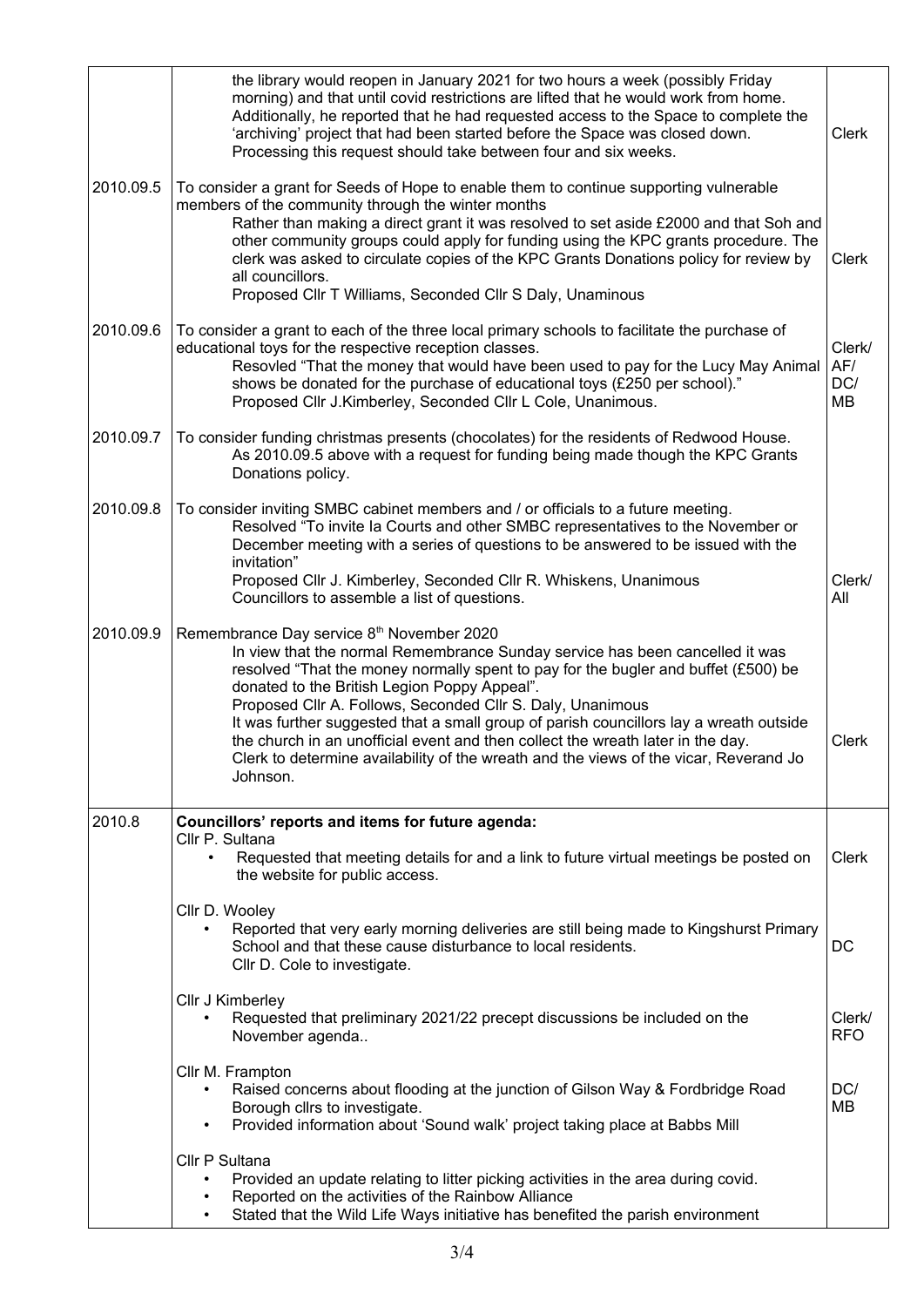| 2010.9 | Date of next meeting:<br>Thursday 12 <sup>th</sup> October 2020, Zoom virtual meeting | Clerk <sup>®</sup> |
|--------|---------------------------------------------------------------------------------------|--------------------|
|        | Clerk to canvass councillors to determine whether 3.00pm / 7.00pm start               |                    |

Virtual meeting finished at 4.50pm

**Signed** ..........................……………………………………... **Date** ...........................................

## **Addendum**

- 1. Report from Borough councillor Marcus Brain
- 2. October Payments Approval list
- 3. Unity Bank statement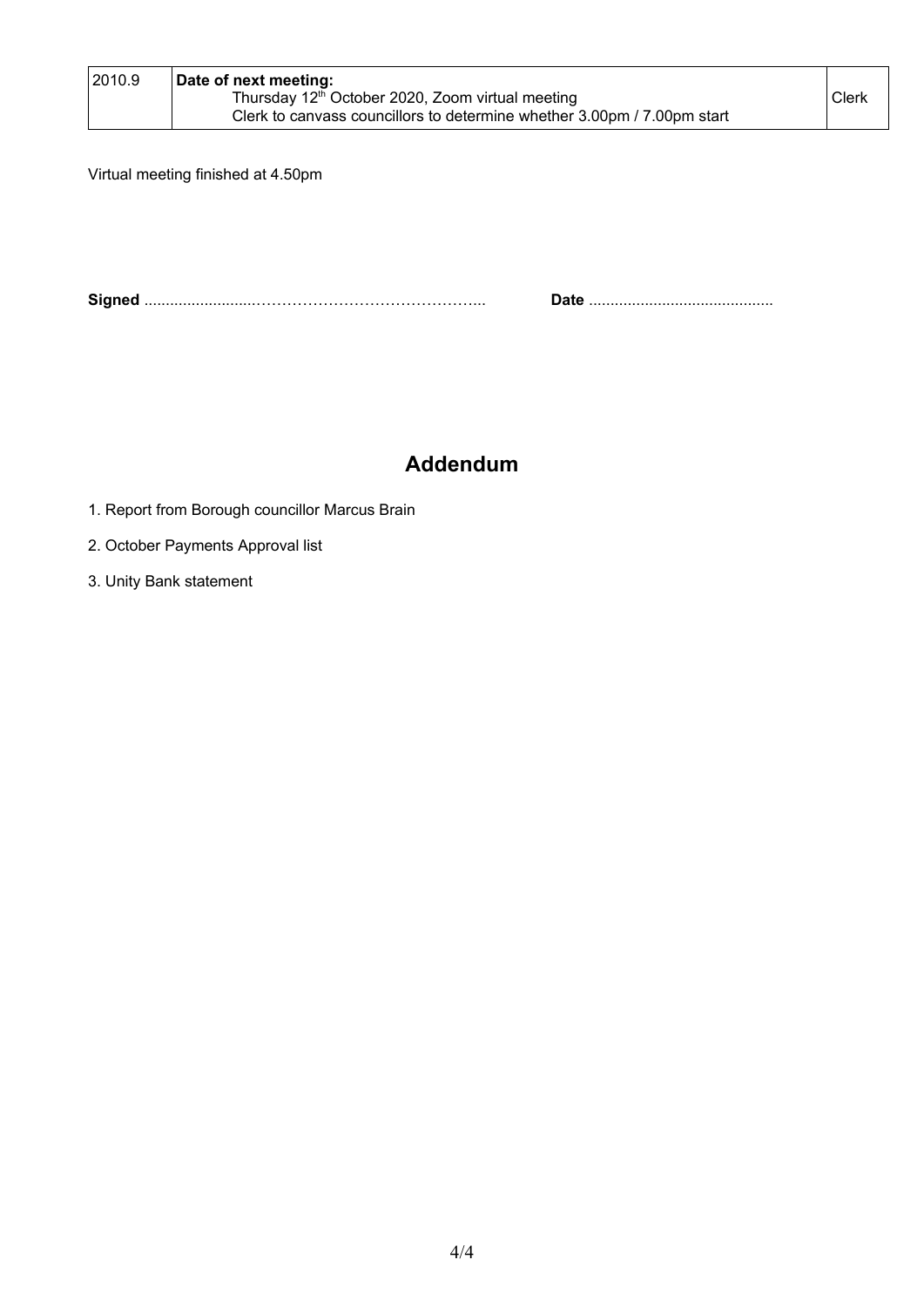#### Report for Kingshurst Parish Council from Councillor Marcus Brain

#### Kingshurst Post Office-

As you will be aware the Post Office which has been a fixture of Kingshurst Parade closed on the 24<sup>th</sup> August.

I am currently in negotiations with the local authority and two separate and credible service options. Both Service providers are fully aware that the Post Office as it was, was not economically viable and they both take the view this is about community development and support. It is imperative that a Post Office is back in place asap to support the 1000+ service users although given that Post Office Counters will take several months to reinstall the infrastructure, may not be until the New Year. I am currently writing the Business Plan and costings for the Local Authority to understand what funding may be required from the Local Authority. At this juncture, I cannot advise on who the organisations are because it is still commercially sensitive, although I am keeping the Chair and Clerk updated where possible.

#### Christmas Tree,

Again as you will be aware there had been a gap until last year over the provision of Christmas Celebrations where the District Councillors, Cllr Sultana and the Clerk worked together to ensure there was a Christmas celebration on the Parade. This consisted of a Tree, lights, a Santa sleigh and a celebrity to turn the lights on. Over 300 people attended the event and the event was very popular.

The district Councillors have been asked to lobby SMBC for funds to pay for an event this year, A figure of £7000 has been mooted. A meeting with Alison McGrory had been scheduled, which was cancelled due to her workload as per Covid. This has now been rescheduled for next week. I had discussions with AG as early as February 2020 as part of other actions taken to ensure an event was scheduled in a timely fashion. At the moment any discussions can only be in principle as there is now a very strong likelihood that an event will not be able to take place. I would note that SMBC were extremely helpful in getting the event running last year at very short notice and I would urge caution with any negotiations for funding.

Additionally, the Santa Sleigh has been organised with Meriden Rotarians (NOT Marston Green Lions), this was agreed in principle in March at their district committee and the agreement is for the Sleigh to do a 2 hour circuit on two consecutive nights (Thur 17, Fri 18) and a static display at the Parade for the whole of Saturday  $20<sup>th</sup>$ . I would ask that if this does go ahead that the contribution to the Rotarians is of the order agreed at last full council (£500).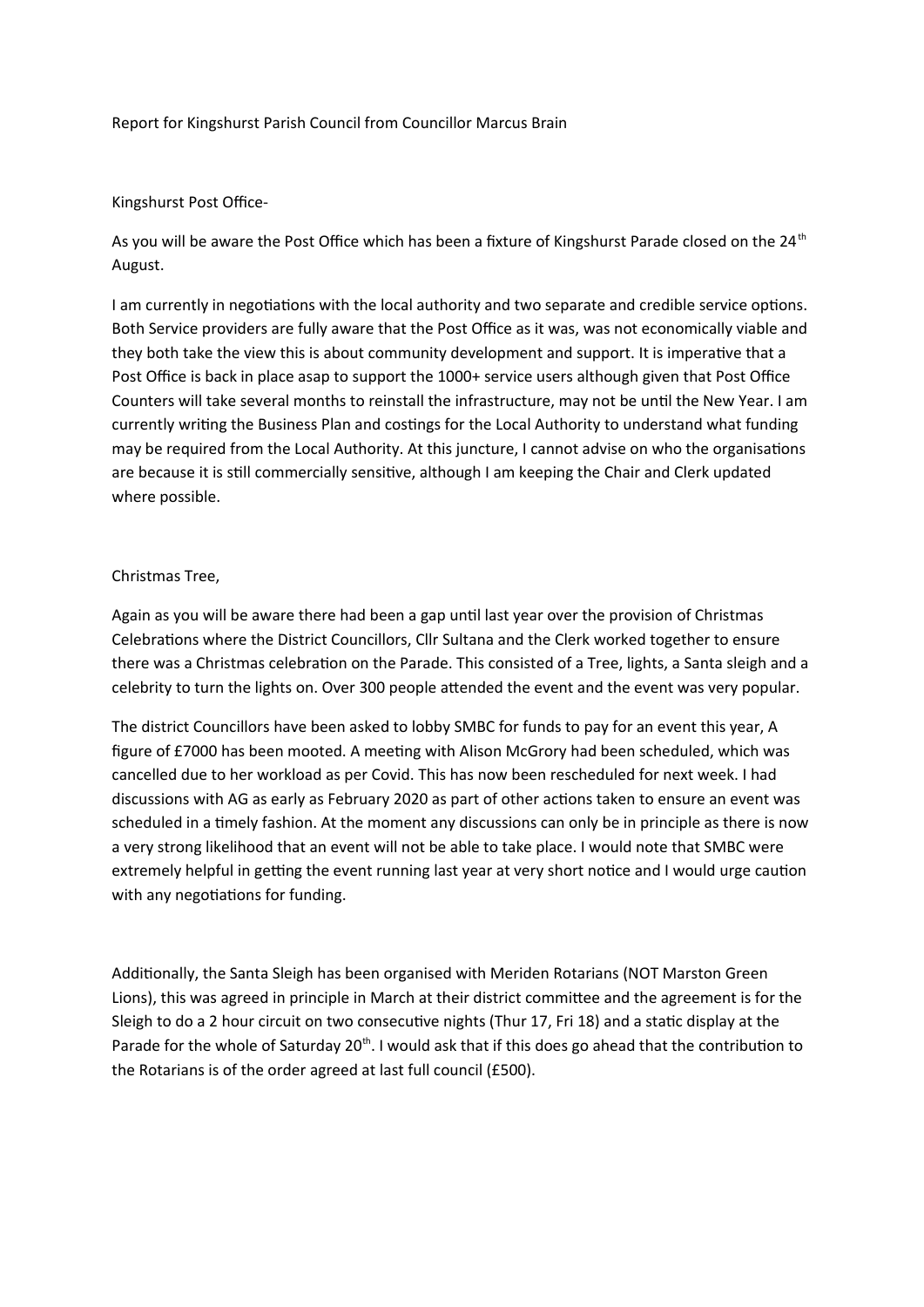## Kingshurst Parish Council

## Expenditure transactions - payments approval list Start of year 01/04/20

### October 2020

|           | Tn no Cheque | Gross Heading Invoice | date     | Details                                                                | Cheque<br>Total |
|-----------|--------------|-----------------------|----------|------------------------------------------------------------------------|-----------------|
| 127       |              | £14.39 500/7          | 10/10/20 | Zoom - Monthly Pro Suscription                                         |                 |
| 112       |              | £64.05 405/1          | 20/10/20 | CIIr R. Whiskens - Members Allowance October<br>2020                   |                 |
| 113       |              | £76.45 405/1          | 20/10/20 | Cllr T. Williams - Members Allowance October 2020                      |                 |
| 114       |              | £76.45 405/1          | 20/10/20 | Cllr B. Follows - Members Allowance October 2020                       |                 |
| 115       |              | £80.05 405/1          | 20/10/20 | Cllr D. Cole - Members Allowance October 2020                          |                 |
| 116       |              | £80.05 405/1          | 20/10/20 | Cllr L. Cole - Members Allowance October 2020                          |                 |
| 117       |              | £64.05 405/1          | 20/10/20 | Cllr S. Daly - Members Allowance October 2020                          |                 |
| 118       |              | £64.05 405/1          | 20/10/20 | Cllr J. Kimberley - Members Allowance October<br>2020                  |                 |
| 119       |              | £128.10 405/1         | 20/10/20 | Cllr A. Follows - Members Allowance October 2020                       |                 |
| 120       |              | £80.05 405/1          | 20/10/20 | Cllr P. Sultana - Members Allowance October 2020                       |                 |
| 121       |              | £97.20 500/4          | 20/10/20 | EDGE IT Systems Limited - Upgrade to band 2 (up<br>to £100,000 income) |                 |
| 122       |              | £64.05 405/1          | 20/10/20 | Cllr D. Woolley - Members Allowance October 2020                       |                 |
| 123       |              | £103.20 405/2         | 20/10/20 | HMRC - Councillors Tax & NI October 2020                               |                 |
| 124       |              | £25.00 510/3          | 20/10/20 | Select Payroll Solutions - Payroll services October<br>2020            |                 |
| 126       |              | £60.00 530            | 20/10/20 | Rae Rose Company - Allotments maintenance -<br>September 2020          |                 |
| 128       |              | £80.05 405/1          | 20/10/20 | Cllr M. Frampton - Members Allowance October<br>2020                   |                 |
| 125       |              | £30.51 500/2          | 22/10/20 | BT - Cloud phonre / Website                                            |                 |
| Sub Total | £1,187.70    |                       |          |                                                                        |                 |
|           |              |                       |          |                                                                        |                 |

Total £1,187.70

08/10/20 11:05 AM Vs: 8.47.05 **Page 1 of 1 Signature** Date **Signature**